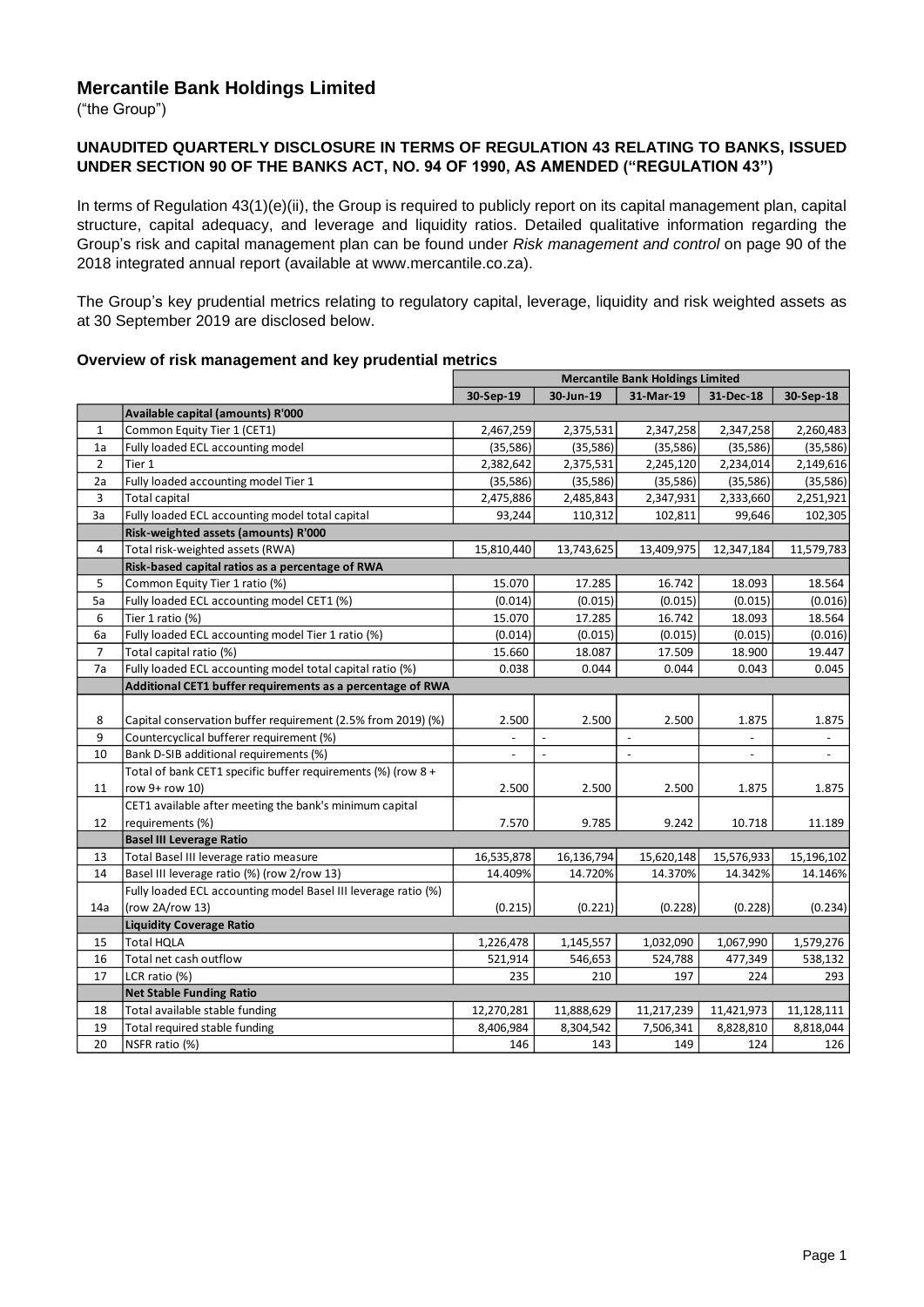## **Overview of risk weighted assets**

|              |                                                                                        | Mercantile Bank Holdings Limited |            |                                           | <b>Mercantile Bank Limited</b> |            |                                           |
|--------------|----------------------------------------------------------------------------------------|----------------------------------|------------|-------------------------------------------|--------------------------------|------------|-------------------------------------------|
| Line         | R'000                                                                                  | <b>RWA</b>                       |            | Minimum<br>capital<br>requirements<br>(1) | <b>RWA</b>                     |            | Minimum<br>capital<br>requirements<br>(1) |
| #            |                                                                                        | $Sep-19$                         | $Sep-18$   | $Sep-19$                                  | $Sep-19$                       | $Sep-18$   | $Sep-19$                                  |
| $\mathbf{1}$ | Credit risk (excluding counterparty credit risk)<br>(CCR)                              | 12,998,367                       | 9,036,275  | 1,494,812                                 | 13, 142, 685                   | 9,164,824  | 1,511,409                                 |
| 2            | Of which standardised approach (SA)                                                    | 12,998,367                       | 9,036,275  | 1,494,812                                 | 13, 142, 685                   | 9,164,824  | 1,511,409                                 |
| 3            | Of which internal rating-based (IRB) approach                                          |                                  |            |                                           |                                |            |                                           |
| 4            | Counterparty credit risk                                                               | 29,701                           | 41,149     | 3,416                                     | 29,701                         | 41,149     | 3,416                                     |
| 5            | Of which standardised approach for<br>counterparty credit risk (SA-CCR) <sup>(2)</sup> | 29,701                           | 41,149     | 3,416                                     | 29,701                         | 41,149     | 3,416                                     |
| 6            | Of which internal model method (IMM)                                                   |                                  |            |                                           |                                |            |                                           |
| 16           | Market risk                                                                            | 15,363                           | 5,650      | 1,767                                     | 15,363                         | 5,650      | 1,767                                     |
| 17           | Of which standardised approach (SA)                                                    | 15,363                           | 5,650      | 1,767                                     | 15,363                         | 5,650      | 1,767                                     |
| 18           | Of which internal model approaches (IMM)                                               |                                  |            |                                           |                                |            |                                           |
| 19           | Operational risk                                                                       | 1,828,669                        | 1,610,095  | 210,297                                   | 1,719,937                      | 1,543,303  | 197,793                                   |
| 20           | Of which Basic Indicator Approach                                                      |                                  |            |                                           |                                |            |                                           |
| 21           | Of which standardised Approach                                                         | 1,828,669                        | 1,610,095  | 210,297                                   | 1,719,937                      | 1,543,303  | 197,793                                   |
| 22           | Of which Advanced Measurement Approach                                                 |                                  |            |                                           |                                |            |                                           |
| 23           | Other risk                                                                             | 938,340                          | 886,614    | 107,909                                   | 1,025,668                      | 1,045,247  | 117,952                                   |
| 25           | Total                                                                                  | 15,810,440                       | 11,579,783 | 1,818,201                                 | 15,933,354                     | 11,800,173 | 1,832,337                                 |

(1) The minimum capital requirement per risk category is 11.50%, which comprises the base minimum (8.00%), plus the pillar 2A systemic risk add-on (1.00%), plus the conservation buffer (2.50%).

(2) The Bank applies the current exposure method to calculate counterparty credit risk.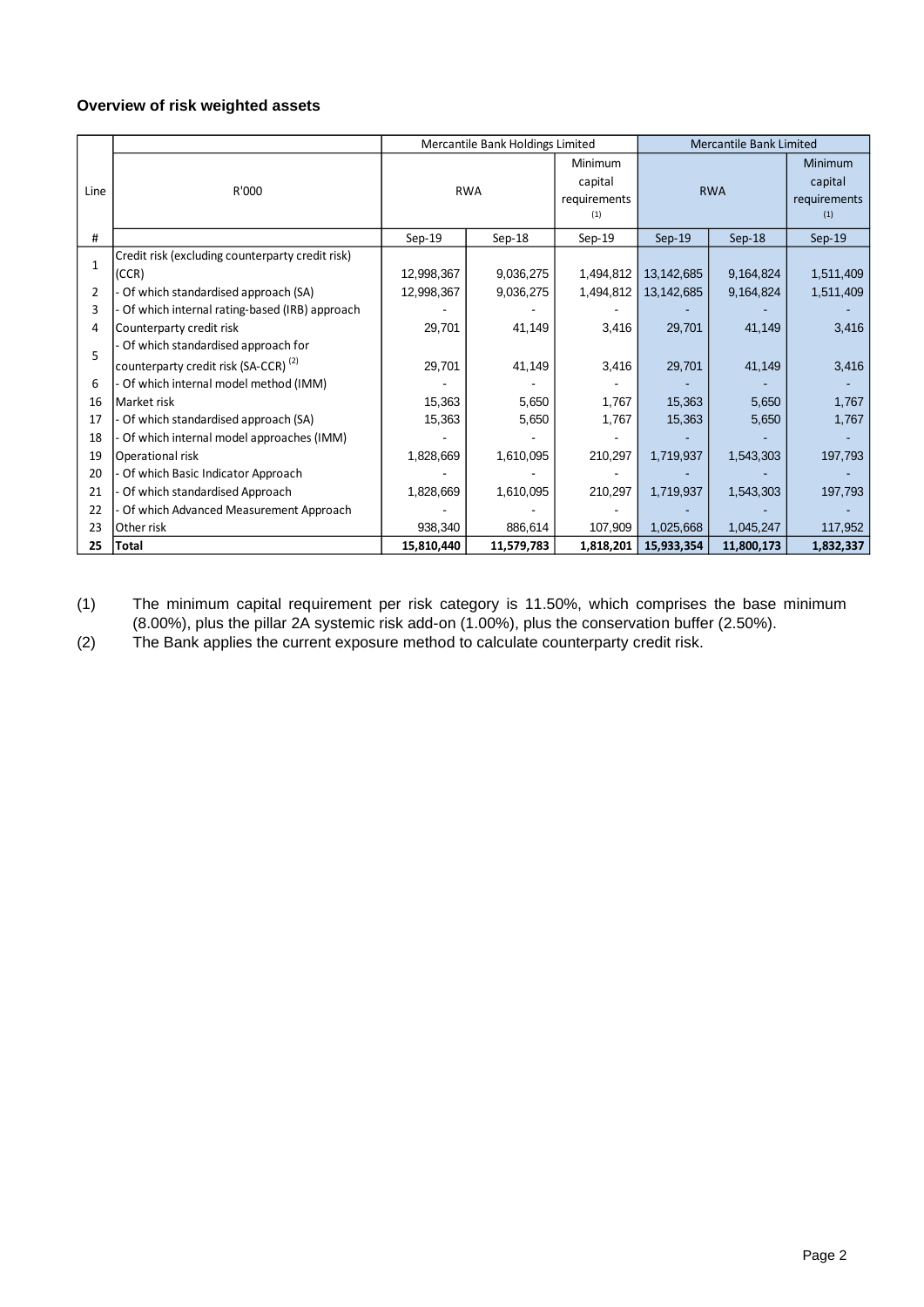### **Capital adequacy**

In terms of Regulation 43, the Group is required to disclose quantitative information on its capital adequacy ratios on a quarterly basis. The consolidated capital position of the Group and the capital position of Mercantile Bank Limited ("Bank"), as at 30 September 2019, are set out below. For additional detail in this regard, please refer to annexure A.

|                                                                | Group     | <b>Bank</b> |
|----------------------------------------------------------------|-----------|-------------|
|                                                                | R'000     | R'000       |
| Tier 1 capital                                                 | 2,382,642 | 2,392,963   |
| Total regulatory capital                                       | 2,475,886 | 2,472,205   |
| Tier 1 capital adequacy ratio (%)                              | 15.070    | 15.019      |
| Total capital adequacy ratio (%)                               | 15.660    | 15.516      |
| Total capital requirement prior to buffer (@ 9.00%)            | 1,422,940 | 1,434,002   |
| Add-on countercyclical buffer (0.0%)                           |           |             |
| Add-on capital conservation buffer (2.50%)                     | 395,261   | 398,334     |
| Total capital requirement ratio (@ 11.50%)                     | 1,818,201 | 1,832,336   |
| Components of capital:<br>Tier 1                               |           |             |
| Ordinary share capital and share premium                       | 1,207,270 | 1,483,300   |
| Appropriated retained earnings                                 | 1,114,545 | 993,419     |
| Unrealised gains and losses on available for sale items        | 5,707     | 5,758       |
| Actuarial reserve                                              | $-5,631$  | $-5,631$    |
| Property revaluation reserve                                   | 145,368   |             |
|                                                                | 2,467,259 | 2,476,846   |
| Less: Deductions                                               | $-84,617$ | $-83,883$   |
|                                                                | 2,382,642 | 2,392,963   |
| Tier 2                                                         |           |             |
| General allowance for credit impairment: standardised approach | 93,244    | 79,242      |

## **Leverage Ratio Disclosure**

In terms of Regulation 43(1)(e)(iii)(G), the Group is required to provide a summarised comparison of the accounting assets and the regulatory leverage ratio differences, as well as the Leverage Ratio positions of the Group and of the Bank as at 30 September 2019. These are set out over the page.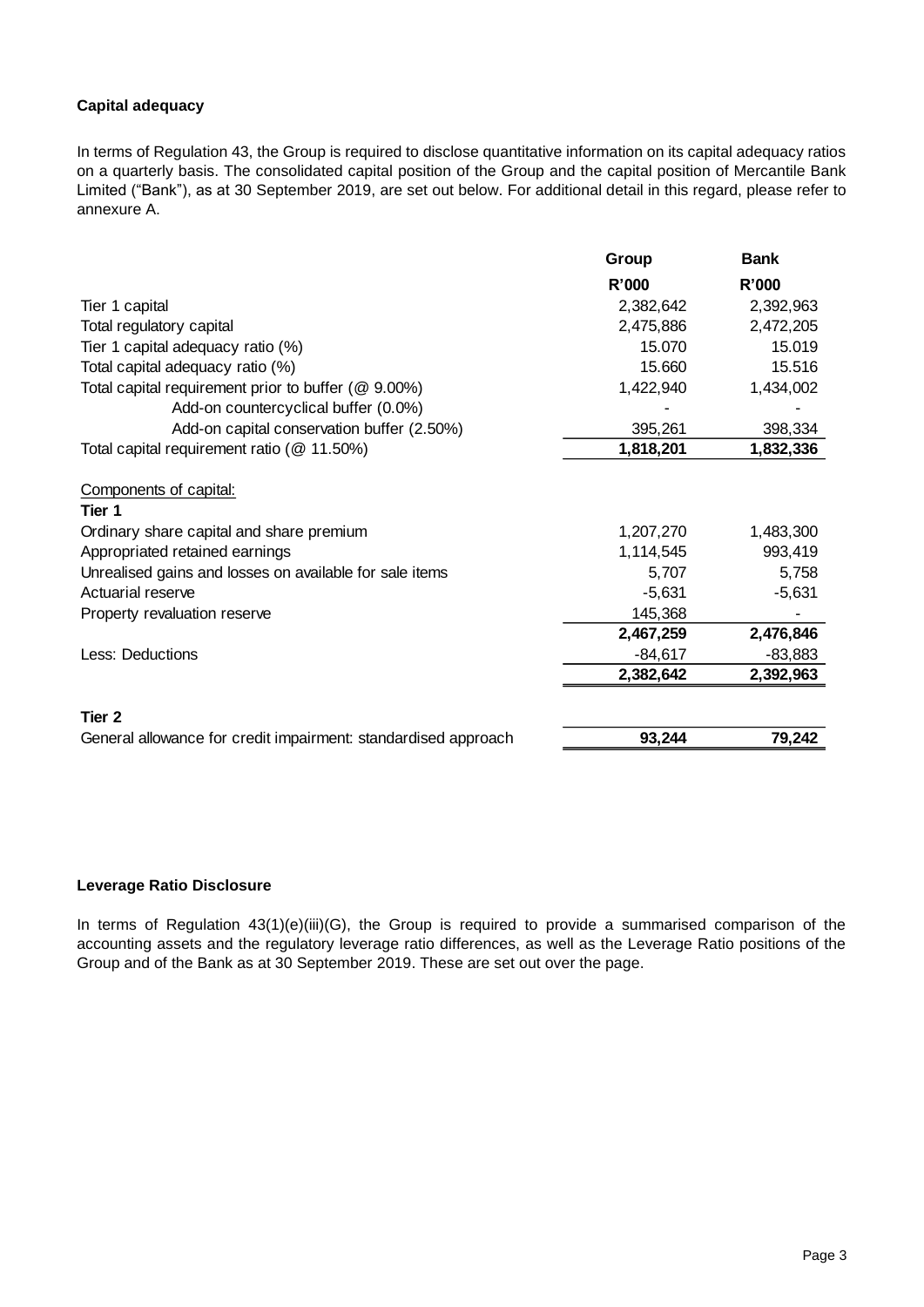|                         |                                                                                                                                             | <b>Mercantile Bank Holdings</b> |                                            | <b>Mercantile Bank Limited</b> |                         |
|-------------------------|---------------------------------------------------------------------------------------------------------------------------------------------|---------------------------------|--------------------------------------------|--------------------------------|-------------------------|
| Line                    |                                                                                                                                             | Limited                         |                                            |                                |                         |
| #                       | <b>R'000</b>                                                                                                                                | 30-Sep-19                       | 30-Sep-18                                  | 30-Sep-19                      | 30-Sep-18               |
| $\mathbf{1}$            | Total consolidated assets as per published financial statements                                                                             | 15,895,839                      | 14,664,967                                 | 15,309,994                     | 14,167,144              |
| $\overline{2}$          | Adjustment for investment in banking, financial, insurance or                                                                               |                                 |                                            |                                |                         |
|                         | commercial entities that are consolidated for accounting purposes                                                                           |                                 |                                            |                                |                         |
|                         | but are outside the scope of regulatory consolidation                                                                                       |                                 |                                            |                                |                         |
| 3                       | Adjustment for fiduciary assets recognised on the balance sheet                                                                             |                                 |                                            |                                |                         |
|                         | pursuant to the operative accounting framework but excluded from                                                                            |                                 |                                            |                                |                         |
|                         | the leverage ratio exposure measure                                                                                                         |                                 |                                            |                                |                         |
| 4                       | Adjustment for derivative financial instruments                                                                                             | (9, 410)                        | (12, 344)                                  | (9, 410)                       | (12, 344)               |
| 5                       | Adjustment for securities financing transactions (i.e. repos and<br>similar secured lending)                                                |                                 |                                            |                                |                         |
| 6                       | Adjustment for off-balance sheet items (i.e. conversion to credit                                                                           |                                 |                                            |                                |                         |
|                         | equivalent amounts of off-balance sheet exposures)                                                                                          | 605,845                         | 541,079                                    | 702,700                        | 636,754                 |
| 7                       | Other adjustments                                                                                                                           | 43,604                          | 2,400                                      | 14,187                         | (8,820)                 |
| 8                       | Leverage ratio exposure                                                                                                                     | 16,535,878                      | 15,196,102                                 | 16,017,471                     | 14,782,734              |
|                         |                                                                                                                                             |                                 | <b>Mercantile Bank Holdings</b><br>Limited | <b>Mercantile Bank Limited</b> |                         |
| Line                    |                                                                                                                                             | 30-Sep-19                       | 30-Sep-18                                  | 30-Sep-19                      | 30-Sep-18               |
| #                       | <b>R'000</b><br>On balance sheet exposures                                                                                                  |                                 |                                            |                                |                         |
|                         | On-balance sheet items                                                                                                                      | 15,986,147                      | 14,731,147                                 | 15,370,151                     | 14,221,741              |
| 1                       | (excluding derivatives and SFTs, but including collateral)                                                                                  |                                 |                                            |                                |                         |
| 2                       | Asset amounts deducted in determining Basel III Tier 1 capital                                                                              | (84, 617)                       | (110, 867)                                 | (83, 883)                      | (110, 503)              |
| $\overline{\mathbf{3}}$ | <b>Total on-balance sheet exposures</b>                                                                                                     | 15,901,530                      | 14,620,280                                 | 15,286,268                     | 14,111,238              |
|                         | (excluding derivatives and SFTs) (sum of lines 1 and 2)                                                                                     |                                 |                                            |                                |                         |
|                         | <b>Derivative exposures</b>                                                                                                                 |                                 |                                            |                                |                         |
|                         | Replacement cost associated with all derivatives transactions (ie net                                                                       | 19,093                          | 22,398                                     | 19,093                         | 22,398                  |
| 4                       | of eligible cash variation margin)                                                                                                          |                                 |                                            |                                |                         |
| 5                       | Add-on amounts for PFE associated with all derivatives transactions                                                                         | 9,410                           | 12,344                                     | 9,410                          | 12,344                  |
|                         | Gross-up for derivatives collateral provided where deducted from the<br>balance sheet assets pursuant to the operative accounting framework |                                 |                                            |                                |                         |
| 6                       |                                                                                                                                             |                                 |                                            |                                |                         |
|                         | (Deductions of receivables assets for cash variation margin provided                                                                        |                                 |                                            |                                |                         |
| 7                       | in derivatives transactions)                                                                                                                |                                 |                                            |                                |                         |
| 8                       | (exempted CCP leg of clients-cleared trade exposures)                                                                                       | $\qquad \qquad \blacksquare$    | -                                          |                                |                         |
| 9                       | Adjusted effective notional amount of written credit derivatives                                                                            | $\overline{\phantom{a}}$        |                                            |                                |                         |
|                         | (Adjusted effective notional offsets and add on deductions for written                                                                      |                                 |                                            |                                |                         |
| 10                      | credit derivatives)                                                                                                                         |                                 |                                            |                                |                         |
| 11                      | Total derivatives exposures (sum of lines 4 to 10)                                                                                          | 28,503                          | 34,741                                     | 28,503                         | 34,741                  |
|                         | Securities financing transaction exposures<br>Gross SFT assets (with no recognition of netting), after adjusting for                        |                                 | -                                          |                                |                         |
| 12                      | sales accounting transactions                                                                                                               |                                 |                                            |                                |                         |
|                         | (Netted amounts of cash payables and cash receivables of gross SFT                                                                          |                                 |                                            |                                |                         |
| 13                      | assets)                                                                                                                                     |                                 |                                            |                                |                         |
| 14                      | CCR exposure for SFT assets                                                                                                                 | $\blacksquare$                  | $\overline{\phantom{0}}$                   |                                |                         |
| 15                      | Agent transaction exposures                                                                                                                 | ٠                               |                                            |                                |                         |
| 16                      | <b>Total securities financing transaction exposures</b>                                                                                     |                                 |                                            |                                |                         |
|                         | (sum of lines 12 to 15)                                                                                                                     |                                 |                                            |                                |                         |
|                         | Other off-balance sheet exposures                                                                                                           |                                 |                                            |                                |                         |
| 17                      | Off balance sheet exposures at gross notional amount                                                                                        | 1,835,346                       | 1,756,337                                  | 1,988,410                      | 1,933,420               |
| 18                      | (Adjustments for conversion to credit equivalent amounts)                                                                                   | (1,229,501)                     | (1,215,258)                                | (1, 285, 710)                  | (1, 296, 666)           |
| 19                      | Off balance sheet items (sum of lines 17 and 18)                                                                                            | 605,845                         | 541,079                                    | 702,700                        | 636,754                 |
|                         | Capital and total exposures                                                                                                                 | 2,382,642                       |                                            |                                |                         |
| 20<br>21                | Tier 1 capital<br>Total exposures (sum of lines 3,11, 16 and 19)                                                                            | 16,535,878                      | 2,149,616<br>15,196,101                    | 2,392,963<br>16,017,471        | 2,185,630<br>14,782,733 |
|                         | Leverage ratio                                                                                                                              |                                 |                                            |                                |                         |
| 22                      | Basel III leverage ratio                                                                                                                    | 14.41%                          | 14.15%                                     | 14.94%                         | 14.79%                  |
|                         |                                                                                                                                             |                                 |                                            |                                |                         |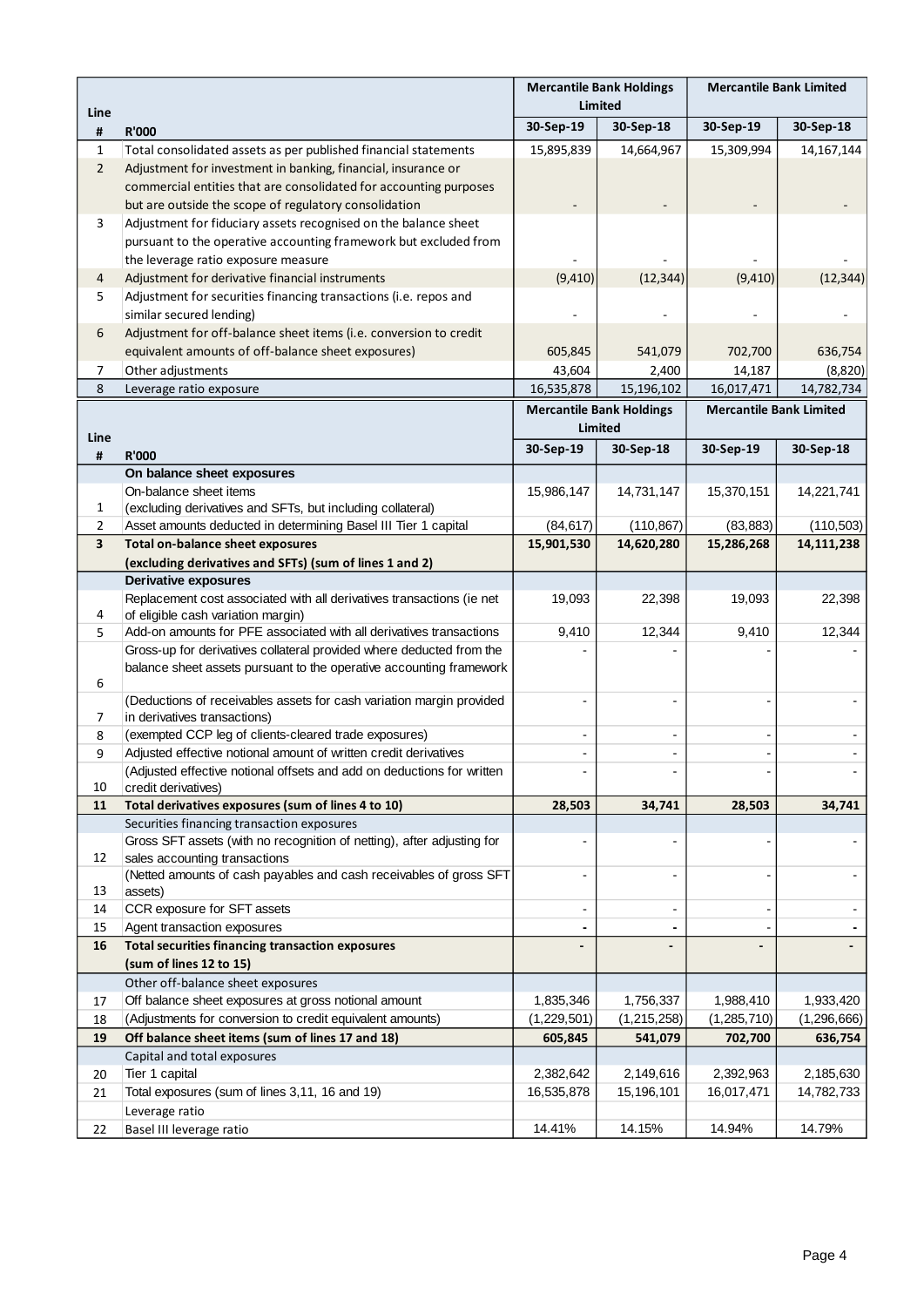### **Liquidity Coverage Ratio (LCR) Disclosure**

In terms of Regulation 43(1)(e)(iii)(F), the Bank's Liquidity Coverage Ratio ("LCR") positions, as at 30 September 2019, are set out below.

|                | Liquidity coverage ratio (LCR) - common disclosure template                             |              |                       |
|----------------|-----------------------------------------------------------------------------------------|--------------|-----------------------|
| Line           |                                                                                         | <b>Total</b> | <b>Total</b>          |
| #              |                                                                                         | Unweighted   | <b>Weighted Value</b> |
|                |                                                                                         | Value        | (Average)             |
|                |                                                                                         | (Average)    | 30 September          |
|                |                                                                                         | 30 September | 2019                  |
|                |                                                                                         | 2019         |                       |
|                | <b>R'000</b>                                                                            |              |                       |
|                | <b>High-Quality Liquid Assets</b>                                                       |              |                       |
| 1              | Total high-quality liquid assets (HQLA)                                                 |              | 1,226,478             |
|                |                                                                                         |              |                       |
|                | <b>Cash Outflows</b>                                                                    |              |                       |
| $\overline{2}$ | Retail deposits and deposits from small business customers, of which:                   | 4,679,599    | 303,561               |
| 3              | Stable deposits                                                                         |              |                       |
| 4              | Less-stable deposits                                                                    | 4,679,599    | 303,561               |
| 5              | Unsecured wholesale funding, of which:                                                  | 7,401,472    | 1,613,568             |
| 6              |                                                                                         |              |                       |
|                | Operational deposits (all counterparties) and deposits in networks of cooperative banks |              |                       |
| 7              | Non-operational deposits (all counterparties)                                           | 7,401,472    | 1,613,568             |
| 8              | Unsecured debt                                                                          |              |                       |
| 9              | Secured wholesale funding                                                               |              |                       |
| 10             | Additional requirements, of which:                                                      |              |                       |
| 11             | Outflows related to derivative exposures and other collateral requirements              | 75,884       | 75,884                |
| 12             | Outflows related to loss of funding on debt products                                    |              |                       |
| 13             | Credit and liquidity facilities                                                         | 1,226,023    | 52,834                |
| 14             | Other contractual funding obligations                                                   |              |                       |
| 15             | Other contingent funding obligations                                                    | 838,737      | 41,808                |
| 16             | <b>Total Cash Outflows</b>                                                              | 14,221,715   | 2,087,655             |
|                |                                                                                         |              |                       |
|                | <b>Cash Inflows</b>                                                                     |              |                       |
| 17             | Secured lending (e.g. reverse repos)                                                    |              |                       |
| 18             | Inflows from fully performing exposures                                                 | 5,772,630    | 4,641,940             |
| 19             | Other cash inflows                                                                      |              |                       |
| 20             | <b>Total Cash Inflows</b>                                                               | 5,772,630    | 4,641,940             |
|                |                                                                                         |              |                       |
|                |                                                                                         |              | <b>Total</b>          |
|                |                                                                                         |              | <b>Adjusted Value</b> |
| 21             | <b>Total HQLA</b>                                                                       |              | 1,226,478             |
| 22             | Total Net Cash Outflows <sup>(2)</sup>                                                  |              | 521,914               |
| 23             | Liquidity Coverage Ratio (%) (3)                                                        |              | 235%                  |

1. Average balances are based on month-end averages.

2. The Bank has a net cash inflow after applying the run-off factors. Outflows for the purpose of the ratio are, therefore, deemed to be 25% of gross outflows.

3. There is no material difference between Bank and Group.

Johannesburg 29 November 2019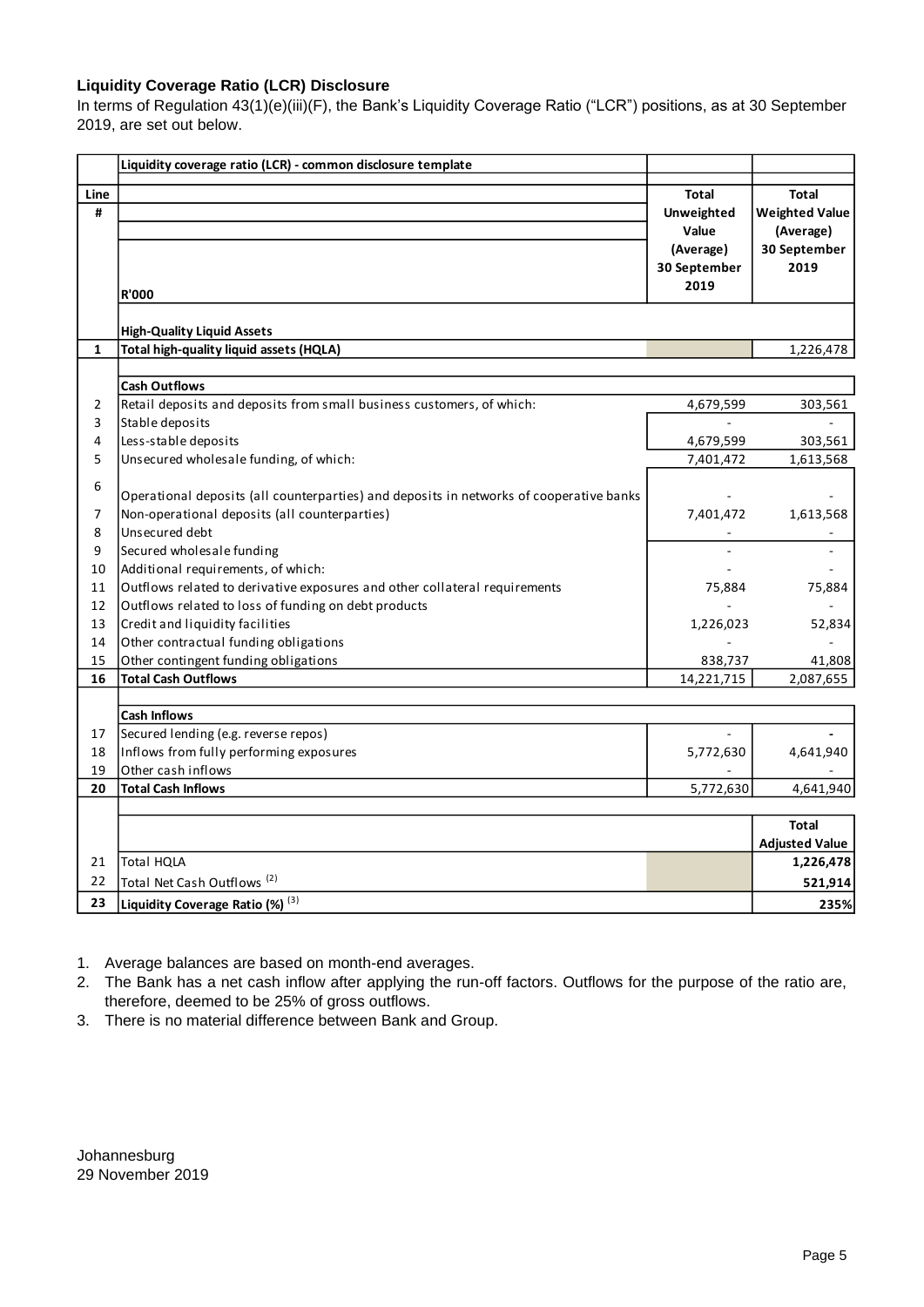# **COMPOSITION OF CAPITAL DISCLOSURE TEMPLATE**

Nine months\* ended….……………………..(2019-09-30)

| Basel III common disclosure template to be used during the transition of regulatory adjustments |                                                                                                                                                                                                                                                                           |                                                                |                                          |  |
|-------------------------------------------------------------------------------------------------|---------------------------------------------------------------------------------------------------------------------------------------------------------------------------------------------------------------------------------------------------------------------------|----------------------------------------------------------------|------------------------------------------|--|
|                                                                                                 | <b>Common Equity Tier 1 capital: instruments and reserves</b>                                                                                                                                                                                                             | <b>Mercantile</b><br><b>Bank</b><br><b>Holdings</b><br>Limited | <b>Mercantile</b><br><b>Bank Limited</b> |  |
| $\mathbf{1}$                                                                                    | Directly issued qualifying common share capital (and equivalent for non-joint stock companies) plus related<br>stock surplus                                                                                                                                              | 1,207,270                                                      | 1,483,300                                |  |
| 2                                                                                               | Retained earnings                                                                                                                                                                                                                                                         | 1,114,545                                                      | 993,419                                  |  |
| 3                                                                                               | Accumulated other comprehensive income (and other reserves)                                                                                                                                                                                                               | 145,444                                                        | 127                                      |  |
| 4                                                                                               | Directly issued capital subject to phase out from CET1 (only applicable to non-joint stock companies)                                                                                                                                                                     | $\blacksquare$                                                 |                                          |  |
|                                                                                                 | Public sector capital injections grandfathered until 1 January 2018                                                                                                                                                                                                       | $\overline{\phantom{a}}$                                       | $\blacksquare$                           |  |
| 5                                                                                               | Common share capital issued by subsidiaries and held by third parties (amount allowed in group CET1)                                                                                                                                                                      |                                                                |                                          |  |
| 6                                                                                               | Common Equity Tier 1 capital before regulatory adjustments                                                                                                                                                                                                                | 2,467,259                                                      | 2,476,846                                |  |
|                                                                                                 | <b>Common Equity Tier 1 capital: regulatory adjustments</b>                                                                                                                                                                                                               |                                                                |                                          |  |
| 7                                                                                               | Prudential valuation adjustments                                                                                                                                                                                                                                          | $\blacksquare$                                                 | $\blacksquare$                           |  |
| 8                                                                                               | Goodwill (net of related tax liability)                                                                                                                                                                                                                                   |                                                                |                                          |  |
| 9                                                                                               | Other intangibles other than mortgage-servicing rights (net of related tax liability)                                                                                                                                                                                     | 84,617                                                         | 83,883                                   |  |
| 10                                                                                              | Deferred tax assets that rely on future profitability excluding those arising from temporary differences (net of<br>related tax liability)                                                                                                                                |                                                                |                                          |  |
| 11                                                                                              | Cash-flow hedge reserve                                                                                                                                                                                                                                                   | $\overline{\phantom{a}}$                                       | $\blacksquare$                           |  |
| 12                                                                                              | Shortfall of provisions to expected losses                                                                                                                                                                                                                                | $\overline{\phantom{a}}$                                       | $\overline{\phantom{a}}$                 |  |
| 13                                                                                              | Securitisation gain on sale                                                                                                                                                                                                                                               | $\blacksquare$                                                 | $\blacksquare$                           |  |
| 14                                                                                              | Gains and losses due to changes in own credit risk on fair valued liabilities                                                                                                                                                                                             | $\blacksquare$                                                 | $\blacksquare$                           |  |
| 15                                                                                              | Defined-benefit pension fund net assets                                                                                                                                                                                                                                   | $\overline{\phantom{a}}$                                       | $\overline{\phantom{a}}$                 |  |
| 16                                                                                              | Investments in own shares (if not already netted off paid-in capital on reported balance sheet)                                                                                                                                                                           | $\blacksquare$                                                 | $\blacksquare$                           |  |
| 17                                                                                              | Reciprocal cross-holdings in common equity                                                                                                                                                                                                                                |                                                                |                                          |  |
| 18                                                                                              | Investments in the capital of banking, financial and insurance entities that are outside the scope of<br>regulatory consolidation, net of eligible short positions, where the bank does not own more than 10% of the<br>issued share capital (amount above 10% threshold) |                                                                |                                          |  |
| 19                                                                                              | Significant investments in the common stock of banking, financial and insurance entities that are outside the<br>scope of regulatory consolidation, net of eligible short positions (amount above 10% threshold)                                                          |                                                                |                                          |  |
| 20                                                                                              | Mortgage servicing rights (amount above 10% threshold)                                                                                                                                                                                                                    | $\overline{a}$                                                 | $\overline{\phantom{a}}$                 |  |
| 21                                                                                              | Deferred tax assets arising from temporary differences (amount above 10% threshold, net of related tax<br>liability)                                                                                                                                                      |                                                                |                                          |  |
| 22                                                                                              | Amount exceeding the 15% threshold                                                                                                                                                                                                                                        | $\blacksquare$                                                 |                                          |  |
| 23                                                                                              | of which: significant investments in the common stock of financials                                                                                                                                                                                                       | $\overline{\phantom{a}}$                                       | $\blacksquare$                           |  |
| 24                                                                                              | of which: mortgage servicing rights                                                                                                                                                                                                                                       | -                                                              | $\blacksquare$                           |  |
| 25                                                                                              | of which: deferred tax assets arising from temporary differences                                                                                                                                                                                                          | $\overline{\phantom{a}}$                                       |                                          |  |
| 26                                                                                              | National specific regulatory adjustments                                                                                                                                                                                                                                  | $\blacksquare$                                                 |                                          |  |
|                                                                                                 | REGULATORY ADJUSTMENTS APPLIED TO COMMON EQUITY TIER 1 IN RESPECT OF AMOUNTS<br>SUBJECT TO PRE-BASEL III TREATMENT                                                                                                                                                        |                                                                |                                          |  |
|                                                                                                 | OF WHICH: Other intangibles other than mortgage-servicing rights (net of related tax liability)                                                                                                                                                                           | ۰.                                                             | $\blacksquare$                           |  |
|                                                                                                 | OF WHICH:                                                                                                                                                                                                                                                                 |                                                                |                                          |  |
| 27                                                                                              | Regulatory adjustments applied to Common Equity Tier 1 due to insufficient Additional Tier 1 and Tier 2 to<br>cover deductions                                                                                                                                            | $\overline{\phantom{a}}$                                       |                                          |  |
| 28                                                                                              | Total regulatory adjustments to Common equity Tier 1                                                                                                                                                                                                                      | 84,617                                                         | 83,883                                   |  |
| 29                                                                                              | <b>Common Equity Tier 1 capital (CET1)</b>                                                                                                                                                                                                                                | 2,382,642                                                      | 2,392,963                                |  |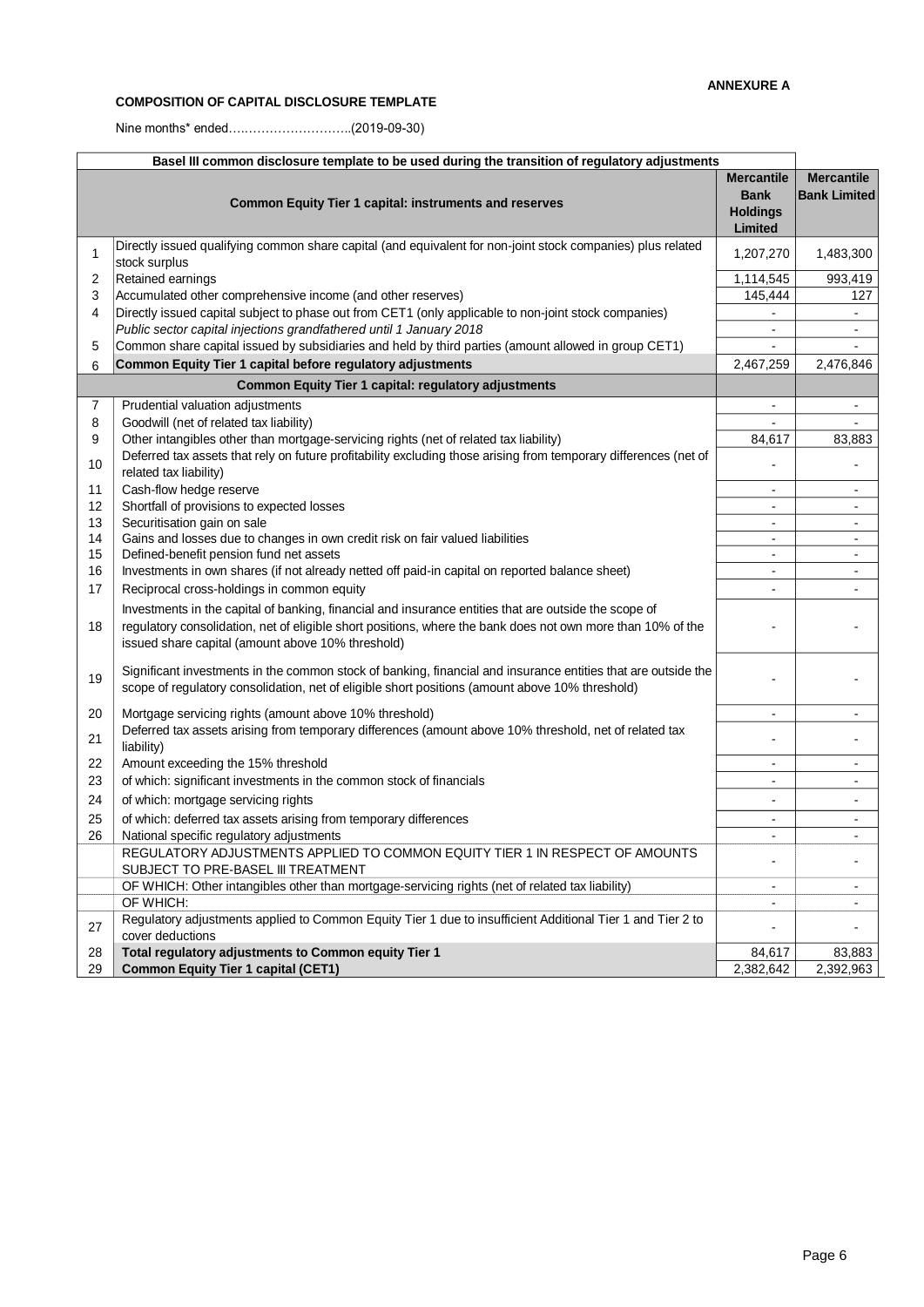|    | <b>Additional Tier 1 capital : instruments</b>                                                                                                                |                                  |                |
|----|---------------------------------------------------------------------------------------------------------------------------------------------------------------|----------------------------------|----------------|
| 30 | Directly issued qualifying Additional Tier 1 instruments plus related stock surplus                                                                           | $\blacksquare$                   |                |
| 31 | of which: classified as equity under applicable accounting standards                                                                                          |                                  |                |
|    |                                                                                                                                                               |                                  |                |
| 32 | of which: classified as liabilities under applicable accounting standards                                                                                     |                                  |                |
| 33 | Directly issued capital instruments subject to phase out from Additional Tier 1                                                                               | $\overline{\phantom{0}}$         |                |
| 34 | Additional Tier 1 instruments (and CET1 instruments not included in line 5) issued by subsidiaries and held<br>by third parties (amount allowed in group AT1) | ä,                               |                |
|    | of which: instruments issued by subsidiaries subject to phase out                                                                                             |                                  |                |
| 35 |                                                                                                                                                               | $\blacksquare$                   | $\blacksquare$ |
| 36 | Additional Tier 1 capital before regulatory adjustments<br>Additional Tier 1 capital: regulatory adjustments                                                  | $\blacksquare$                   |                |
|    | Investments in own Additional Tier 1 instruments                                                                                                              |                                  |                |
| 37 |                                                                                                                                                               | $\blacksquare$<br>$\blacksquare$ | $\mathbf{r}$   |
| 38 | Reciprocal cross-holdings in Additional Tier 1 instruments                                                                                                    |                                  |                |
|    | Investments in the capital of banking, financial and insurance entities that are outside the scope of                                                         |                                  |                |
| 39 | regulatory consolidation, net of eligible short positions, where the bank does not own more than 10% of the                                                   |                                  |                |
|    | issued common share capital of the entity (amount above 10% threshold)                                                                                        |                                  |                |
| 40 | Significant investments in the capital of banking, financial and insurance entities that are outside the scope                                                |                                  |                |
|    | of regulatory consolidation (net of eligible short positions)                                                                                                 |                                  |                |
| 41 | National specific regulatory adjustments<br>REGULATORY ADJUSTMENTS APPLIED TO ADDITIONAL TIER 1 IN RESPECT OF AMOUNTS                                         | $\overline{\phantom{0}}$         |                |
|    | SUBJECT TO PRE-BASEL III TREATMENT                                                                                                                            | $\blacksquare$                   |                |
|    | OF WHICH: [INSERT NAME OF ADJUSTMENT]                                                                                                                         | $\blacksquare$                   |                |
|    | OF WHICH:                                                                                                                                                     | $\blacksquare$                   |                |
| 42 | Regulatory adjustments applied to Additional Tier 1 due to insufficient Tier 2 to cover deductions                                                            | $\blacksquare$                   |                |
| 43 | Total regulatory adjustments to Additional Tier 1 capital                                                                                                     | $\blacksquare$                   | $\blacksquare$ |
| 44 | <b>Additional Tier 1 capital (AT1)</b>                                                                                                                        |                                  |                |
| 45 | Tier 1 capital (T1 = CET1 + AT1)                                                                                                                              | 2,382,642                        | 2,392,963      |
|    | Tier 2 capital and provisions                                                                                                                                 |                                  |                |
| 46 | Directly issued qualifying Tier 2 instruments plus related stock surplus                                                                                      |                                  |                |
|    | Directly issued capital instruments subject to phase out from Tier 2                                                                                          |                                  |                |
| 47 | Tier 2 instruments (and CET1 and AT1 instruments not included in lines 5 or 34) issued by subsidiaries                                                        |                                  |                |
| 48 | and held by third parties (amount allowed in group Tier 2)                                                                                                    |                                  |                |
| 49 | of which: instruments issued by subsidiaries subject to phase out                                                                                             | $\blacksquare$                   |                |
| 50 | Provisions                                                                                                                                                    | 93,244                           | 79,242         |
| 51 | Tier 2 capital before regulatory adjustments                                                                                                                  | 93,244                           | 79,242         |
|    | Tier 2 capital : regulatory adjustments                                                                                                                       |                                  |                |
| 52 | Investments in own Tier 2 instruments                                                                                                                         |                                  |                |
| 53 | Reciprocal cross-holdings in Tier 2 instruments                                                                                                               | $\blacksquare$                   | $\mathbf{r}$   |
|    | Investments in the capital of banking, financial and insurance entities that are outside the scope of                                                         |                                  |                |
| 54 | regulatory consolidation, net of eligible short positions, where the bank does not own more than 10% of the                                                   |                                  |                |
|    | issued common share capital of the entity (amount above the 10% threshold)                                                                                    |                                  |                |
|    | Significant investments in the capital banking, financial and insurance entities that are outside the scope of                                                |                                  |                |
| 55 | regulatory consolidation (net of eligible short positions)                                                                                                    |                                  |                |
| 56 | National specific regulatory adjustments                                                                                                                      | $\blacksquare$                   |                |
|    | REGULATORY ADJUSTMENTS APPLIED TO TIER 2 IN RESPECT OF AMOUNTS SUBJECT TO PRE-                                                                                | ä,                               |                |
|    | <b>BASEL III TREATMENT</b>                                                                                                                                    |                                  |                |
|    | OF WHICH: [INSERT NAME OF ADJUSTMENT]                                                                                                                         | $\blacksquare$                   |                |
|    | OF WHICH:                                                                                                                                                     |                                  |                |
| 57 | Total regulatory adjustments to Tier 2 capital                                                                                                                |                                  |                |
| 58 | Tier 2 capital (T2)                                                                                                                                           | 93,244                           | 79,242         |
| 59 | Total capital (TC = $T1 + T2$ )                                                                                                                               | 2,475,886                        | 2,472,205      |
|    | RISK WEIGHTED ASSETS IN RESPECT OF AMOUNTS SUBJECT TO PRE-BASEL III TREATMENT                                                                                 | 15,810,440                       | 15,933,354     |
|    | OF WHICH: [INSERT NAME OF ADJUSTMENT]<br>OF WHICH:                                                                                                            |                                  |                |
| 60 | <b>Total risk weighted assets</b>                                                                                                                             | 15,810,440                       | 15,933,354     |
|    |                                                                                                                                                               |                                  |                |